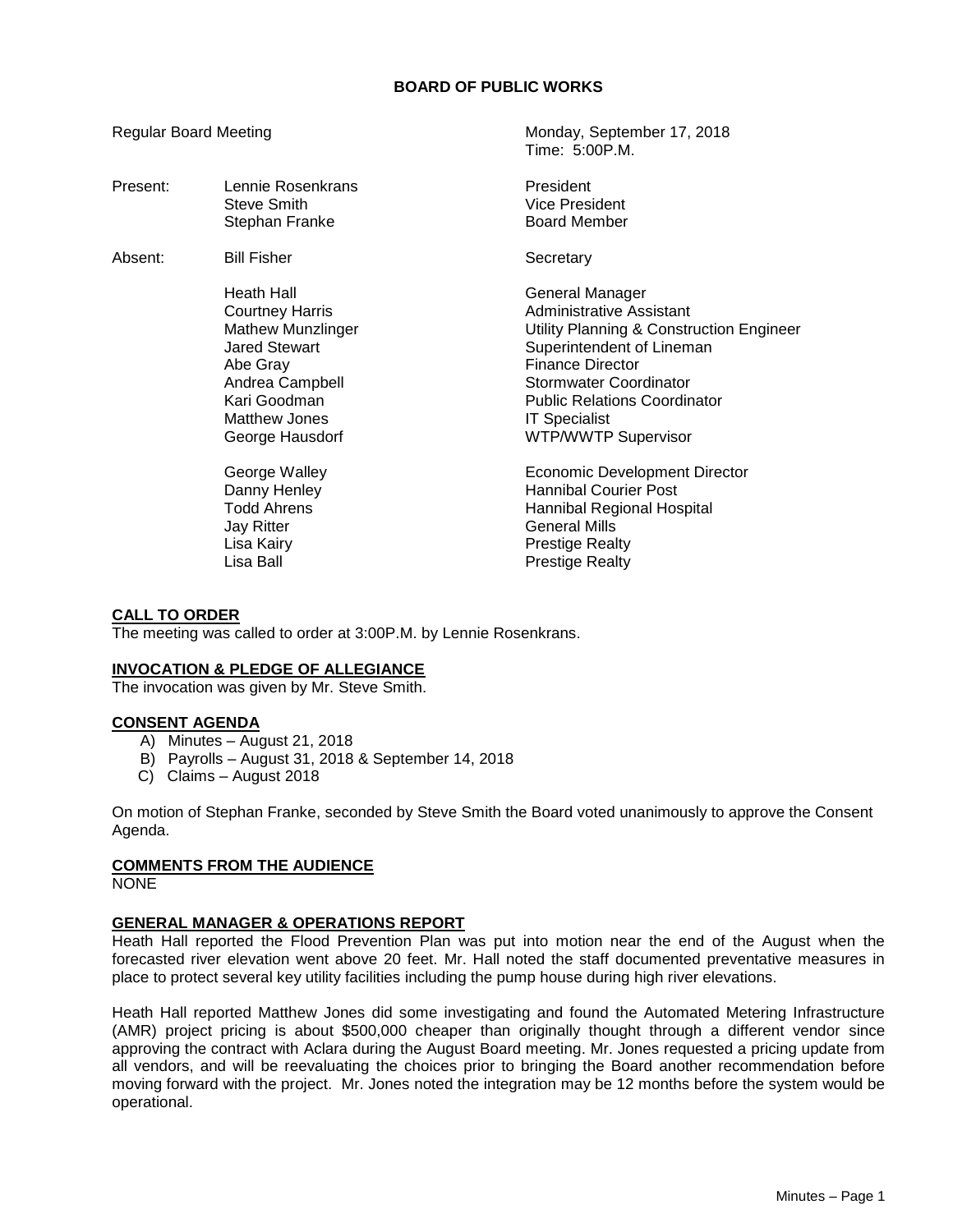Heath Hall reported Matt Munzlinger and himself will be presenting an update on the GAC project financing and design to the City Council at the September  $18<sup>th</sup>$  council meeting.

Heath Hall reported William Dye, Meter Service Technician has tendered his retirement resignation effective August 31, 2018. Mr. Dye was employed with the HBPW for 27 years. Mr. Hall noted his position has recently been filled, and now there is an open position at the Water Treatment Plant along with a Customer Service Representative position in the Business office to fill at this time.

Heath Hall reported since approving the final version of the Stormwater Management Plan at the May Board meeting, the document was sent to MoDNR for approval. Mr. Hall noted due to the MoDNR's MS4 Coordinator no longer being with the Department, the time frame for MDNR's response is unknown at this time. The department will continue implementing the SWMP to remain on track with the timeframe set forth in the plan. Matt Munzlinger and Andrea Campbell continue to work on 2018 goals set in the Stormwater Management Plan as well.

Heath Hall reported Black & Veatch is currently developing a fee structure for the Stormwater Department based upon several items including policies that will take some collaboration with the Missouri Department of Natural Resources. Mr. Hall noted there will be a couple choices on how to proceed with the fees and voiced it would be in the best interest of the customers to have voter approval in April 2019. Mr. Hall noted in the coming months there will be draft ordinances for the Board to review and approve regarding fees and the responsibility of the HBPW.

Heath Hall reported Jared Stewart and Kenny Garcia completed the 2<sup>nd</sup> annual testing for MISO on the diesel generators. Mr. Hall noted 8 out of 10 of the generators tested perfect, and 2 of the generators had some minor mechanical issues. The repairs are being made, and another test will be performed.

Heath Hall reported there were 4 Lineman and a Supervisor on standby to assist with the damage of the recent east coast hurricane. Mr. Hall noted as of yesterday, the crew is no longer on standby and announced they will not need the crew's assistance.

Heath Hall reported the Water crew finished up on Marsh Avenue, and the contractor completed the curb repair the second week of September. The City's contractor repaved the street last week, and the Marsh Avenue main extension project is now complete.

Heath Hall reported the Water Crew began working along Hwy MM near Hummingbird installing a new line to loop two dead end mains near the edge of our water system. The crew completed the new main installation last week.

Heath Hall reported the Sewer Crew continues raising manholes on the Southside area of town. Mr. Hall noted the crew completed 18 excavations including point repairs during the month of August.

Heath Hall reported the Water Treatment Plan received a report from the MoDNR on the Sanitary Survey, which is the 3 year inspection of the entire water system. There were recommendations made, and no noncompliance items were listed.

Heath Hall reported at the WWTP the nocardia foam is reducing, and the crew is continuing to try different options to see what will work to help eliminate the foam.

Heath Hall reported Matthew Jones and Kari Goodman are collaborating with website developers from Vervocity regarding the design of the upcoming new HBPW logo.

# **Customer Service Week Agenda**

Kari Goodman reported October 1-5 the HBPW will be highlighting the Customer Service Representatives in house and on social media. A fun filled week is planned to show appreciation for all of the staff in the Business Office.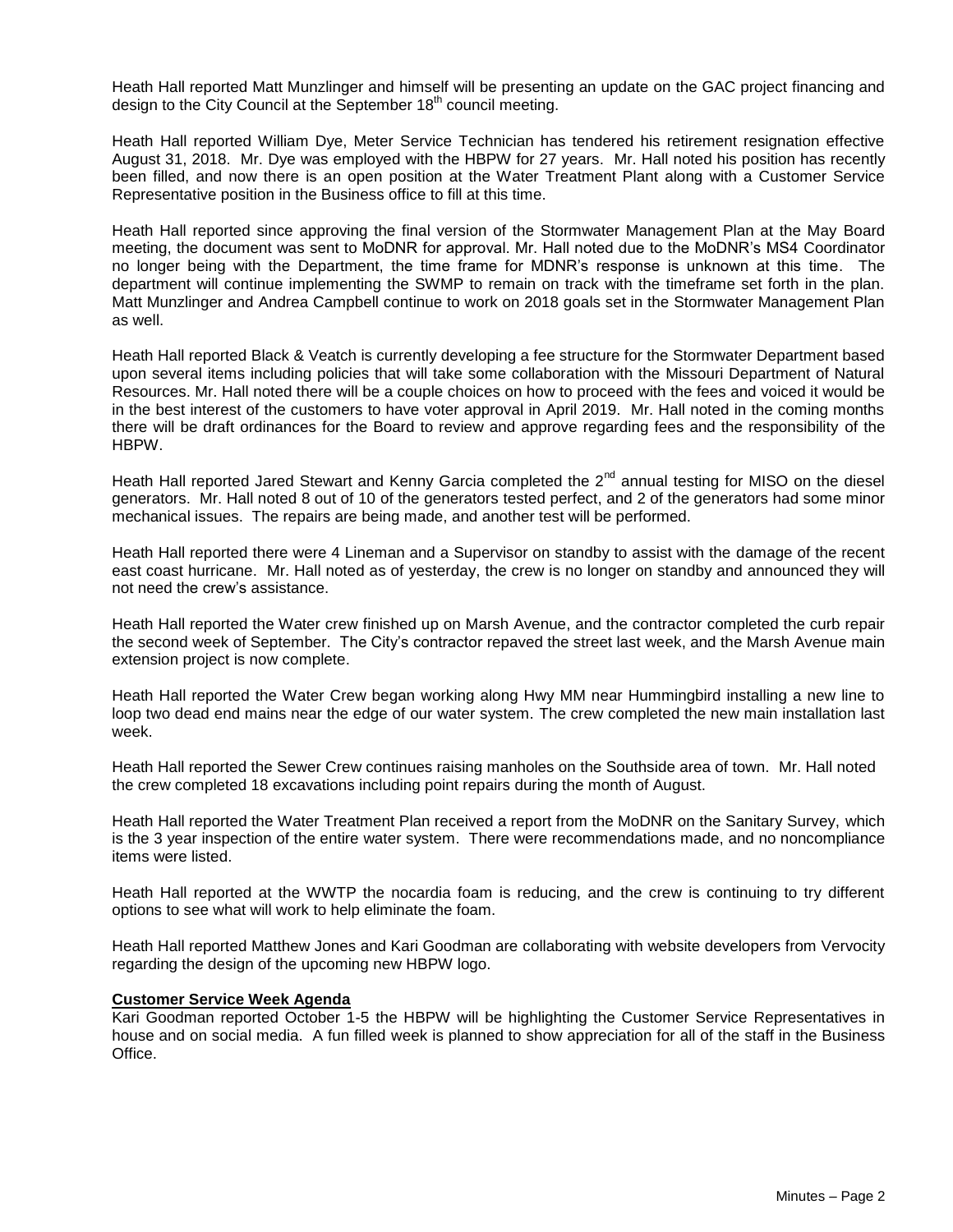# **Public Utilities Week Agenda**

Kari Goodman reported October 8-12, the HBPW will be celebrating Public Utilities week. Mrs. Goodman noted on October  $8<sup>th</sup>$ , the crews will head to Bear Creek for the "Stream Team Clean up Event." On October  $9<sup>th</sup>$ , the HBPW will be holding a "Give Back to the Community Day." The four properties chosen to help with improvements are the Douglas Community Center, United Way Office, Robinson Cemetery, and Avenues. On October 10<sup>th</sup>, there will be a "Customer Appreciation Lunch" with giveaways in the HBPW parking lot from 11:30-1:00.

# **FINANCIAL REPORT**

Abe Gray presented the Board with the financial results for the month of August 2018, year to date results, and key financial ratios. Mr. Gray presented the Dashboard presentation to the Board as a review of Key Performance Indicators trailing the last six months.

#### **PROJECTS REPORT**

Mathew Munzlinger presented the Board with an updated progress report of ongoing projects. This includes projects from the Water System and Water Treatment Plant, as well as the Sewer System and Wastewater Treatment Plant. Mr. Munzlinger noted the progress of these projects and studies are acceptable and will continue as weather permits. Matt Munzlinger presented photos of the GAC design to the Board Members that he will be sharing with the City Council Members at the council meeting tomorrow evening. Mr. Munzlinger noted the target date of having a fully functional GAC building is set for February of 2020.

#### **OLD BUSINESS**

# **Tank Painting Bid Results – Matt Munzlinger**

Matt Munzlinger reported there was a bid opening on September 11, 2018 for the tank painting. Mr. Munzlinger noted the low bid was made by Tri-State Industrial Sandblasting owned by Dan Bush with a bid of \$163,750.00. Mr. Munzlinger noted Alex Dunker from MECO Engineering reviewed the documentation that was submitted, and recommends the HBPW approve Tri-State Industrial Sandblasting.

On motion of Steve Smith, seconded by Stephan Franke the Board voted unanimously to award the bid to Tri-State Industrial Sandblasting for \$163,750.00.

# **Shinn Lane Property Sale – Abe Gray**

Heath Hall reported Abe Gray was the project manager on the Shinn Lane property sale. In late August the HBPW management selected Prestige Realty of Hannibal to represent the sale. Mr. Hall noted based on a discussion with the assigned Realtor Lisa Kairy, the HBPW reached out to neighboring property owners to see if they had any interest in purchasing the Shinn Lane property. The listed price of the property is \$239,900 based on the comparable market analysis and also taking into consideration the price the HBPW paid for the property in the summer of 2014. The HBPW received two offers on the property, with the top offer being made by Hannibal Regional Hospital for the amount of \$245,000. Mr. Hall recommended the Board accept the offer from Hannibal Regional Hospital for the amount of \$245,000.

On motion of Steve Smith, seconded by Stephan Franke the Board voted unanimously to accept the offer from Hannibal Regional Hospital for the amount of \$245,000 to purchase the Shinn Lane property.

#### **SPECIAL REPORTS**

# **Travel Reports – Matt Munzlinger & Andrea Campbell**

Matt Munzlinger & Andrea Campbell thanked the Board for the opportunity to attend the 2018 StormCon Surface Water Quality Conference and Expo in Denver, Colorado from August 13-16.

# **CITY ATTORNEY – PENDING MATTERS**

NONE

# **GENERAL DISCUSSION**

Mr. Hall reported there has been discussion regarding the RV Dump Station that is located at the corner of Warren Barrett Drive and S. 5<sup>th</sup> St. Mr. Hall noted he has received complaints about the location, mess, and odor it creates for a resident that lives very close to the station. Mr. Hall will be reviewing and discussing ideas on possibly relocating the station out of the flood zone, and closer to the WWTP to have better access to